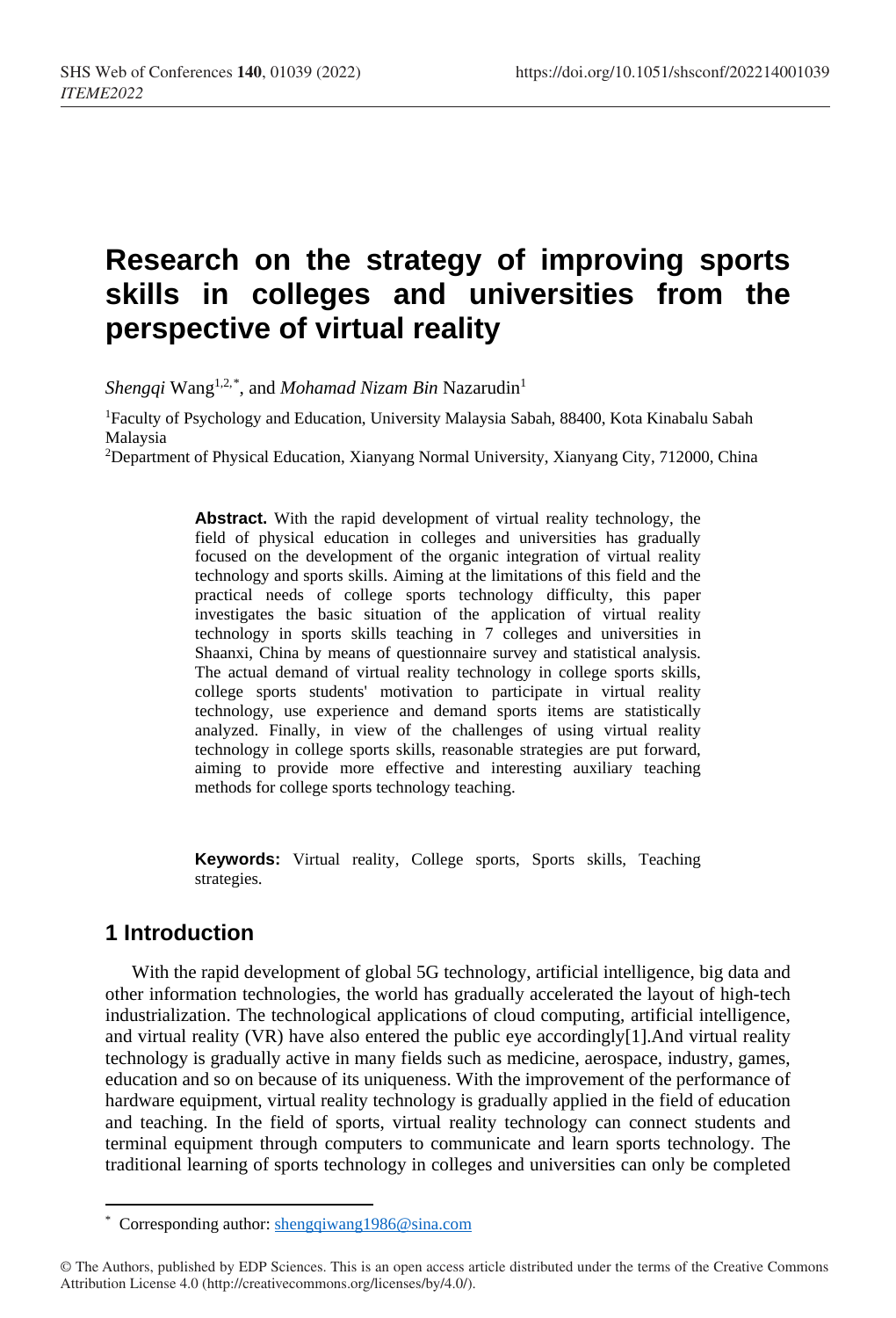by teachers' explanation and demonstration, and students can watch it with the naked eye. However, virtual reality technology can effectively improve the learning environment of sports skills and assist the in-depth learning of sports skills. Virtual reality technology includes multiple sets of equipment, and can also use virtual reality technology to detect learners' precise control of body movements and physical state. Through the analysis of specific application research and students' feedback, it is shown that the virtual reality system is effective in physical education, and can provide students with a reliable development of physical education learning technology guidance.

# **2 Research objects and methods**

# **2.1 Research object**

For the sports technology in colleges and universities, we have selected 7 colleges and universities with prominent sports majors in Shaanxi, China: Shaanxi Normal University, Xi'an Institute of Physical Education, Yan'an University, Shaanxi University of Science and Technology, Tibet University for Nationalities, Baoji College of Arts and Sciences, and Xianyang Normal University.A total of 800 questionnaires were distributed, of which Xi'an Institute of Physical Education is a professional sports college, 200 questionnaires were distributed, and 100 questionnaires were distributed to other colleges and universities. Finally, 739 questionnaires were recovered, of which 95 were recovered from Shaanxi Normal University, 189 from Xi'an Institute of Physical Education, and 93 from Yan'an University. , 89 from Shaanxi University of Science and Technology, 88 from Tibet Nationalities University, 91 from Baoji College of Arts and Sciences, and 94 from Xianyang Normal University.

# **2.2 Research method**

This study mainly used literature research method, questionnaire survey method, statistical analysis method and other research methods.

# *2.2.1 Literature research*

In the early stage, I read a large number of domestic and foreign materials about virtual reality technology in education and teaching, especially related literature related to physical education. Analyze the feasibility of the application of virtual reality technology in college sports skills, and find a modeling and analysis platform for establishing related virtual reality technology for sports skills. It systematically summarizes and sorts out the research on the status quo of the application of virtual reality technology in physical education in various countries, so as to carry out accurate extraction and in-depth analysis.

# *2.2.2 Questionnaire survey method*

Through investigation and analysis, the "University Sports Virtual Reality Technology Questionnaire" was formulated. In order to ensure the reliability of this questionnaire, the Cronbach coefficient method was used to test the combined reliability of the questionnaire. The test results showed that the Cronbach's coefficient was greater than 0.5, which met the reliability requirements. The questionnaire was sent to 6 professors and experts in education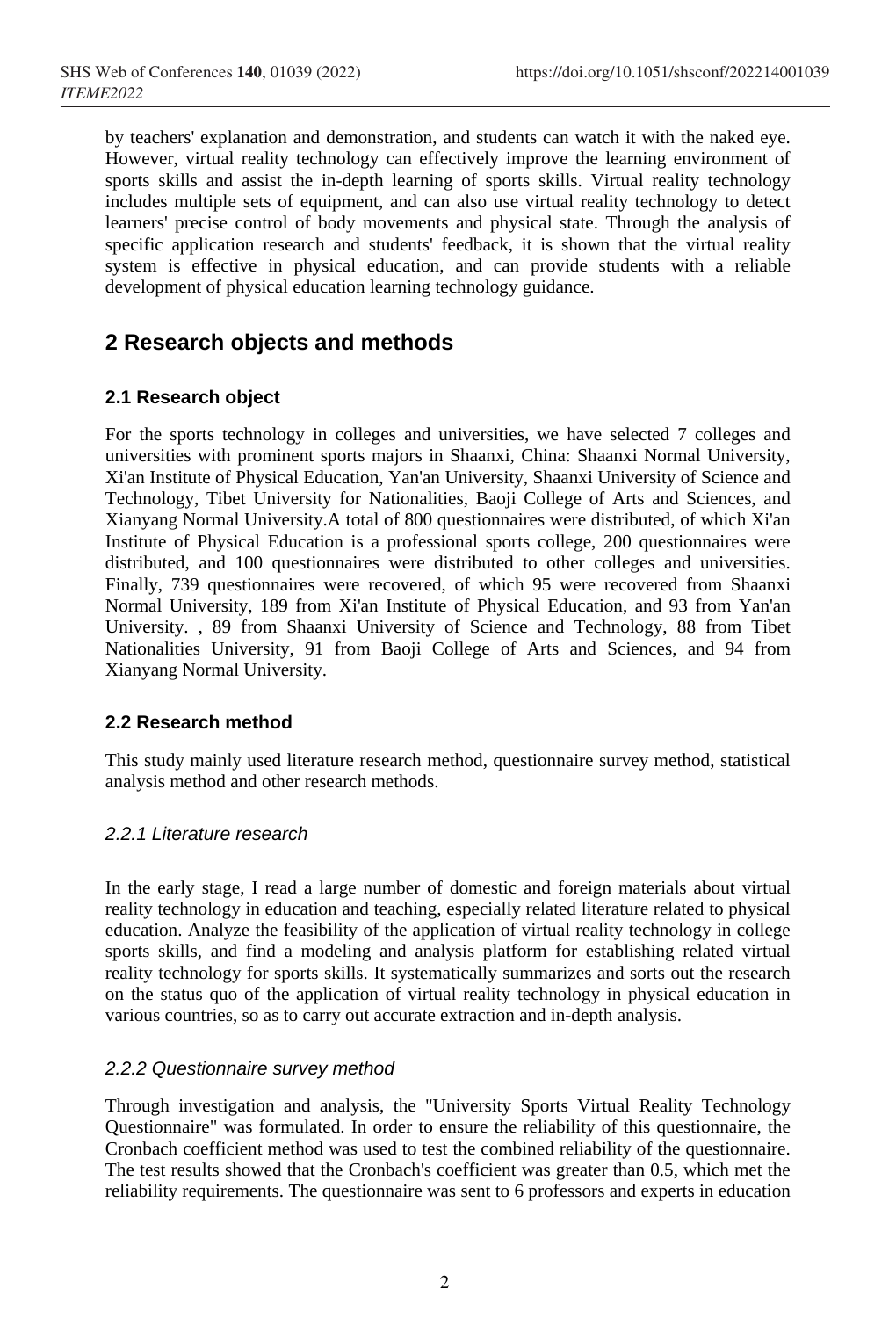and physical education in Xi'an Institute of Physical Education for identification and evaluation. Based on their feedback, the questionnaire was supplemented and improved.

#### *2.2.3 Mathematical Statistics*

Statistical analysis software such as SPSS was used for relevant data analysis.

# **3 Results and analysis**

#### **3.1 The real demand for virtual reality in college sports skills courses**

The teaching of physical skills is an important part of physical education, which helps students to fully grasp the essentials and difficult techniques of physical education [2]. The problem is that the technical imitation is relatively rough, and the essence of the technology cannot be grasped. Due to the rapid movements of some techniques and the difficulty of demonstration, students did not see the specific details of the movements or even the force point of the movements. For example, in the technical movements of gymnastics, there are actual facts that the movements are fast, difficult, and cannot be seen clearly, which makes students feel ambiguous and psychologically afraid of gymnastics movements[3].Instep kicking and outside instep kicking in football techniques, the kicker's stance, the angle of kicking, the timing of kicking, the tactical application in badminton, the movement of steps and the technique of putting the ball in front of the net, the strength of the wrist , the angle and the specific position of the action, the action is quite fine, then the virtual reality technology plays a huge auxiliary role. In recent years, the rapid development of virtual reality technology has also made great breakthroughs in the field of physical education, which can create a "self-learning" teaching environment for students [4]. From the traditional learning method based on teaching demonstration to a new learning method in which learners can obtain the required knowledge and skills through the interaction between themselves and auxiliary information equipment. This has greatly improved the difficulty of teachers' lack of demonstration and unclear explanations, and has also greatly alleviated the problem of lack of equipment and physical education teachers in some projects. Teaching is more diversified, greatly improving teaching efficiency.

# **3.2 Questionnaire survey analysis**

#### *3.2.1The use motivation of the interviewed students*

The motivation of using virtual reality for college sports skills students can be roughly divided into several categories, as shown in Table 1.The number of students who use virtual reality technology to assist in mastering sports skills accounted for 98.9%, and the number of students who improve their learning confidence accounted for 98.1%. There is not much difference between the two motivations, which reflects that some sports technologies are relatively complex and students cannot immediately to master the essentials, virtual reality technology is needed to assist in analyzing learning actions, and the analysis of technology through virtual reality can improve learning confidence. Secondly, the use of virtual reality technology to improve the interest in skills learning skills accounted for 87.9%, which also reflects the boring state of learning some sports technical skills. With the assistance of virtual reality technology, it can stimulate students' interest in learning and conduct effective learning. Self-directed learning accounts for 95.4%. Virtual reality technology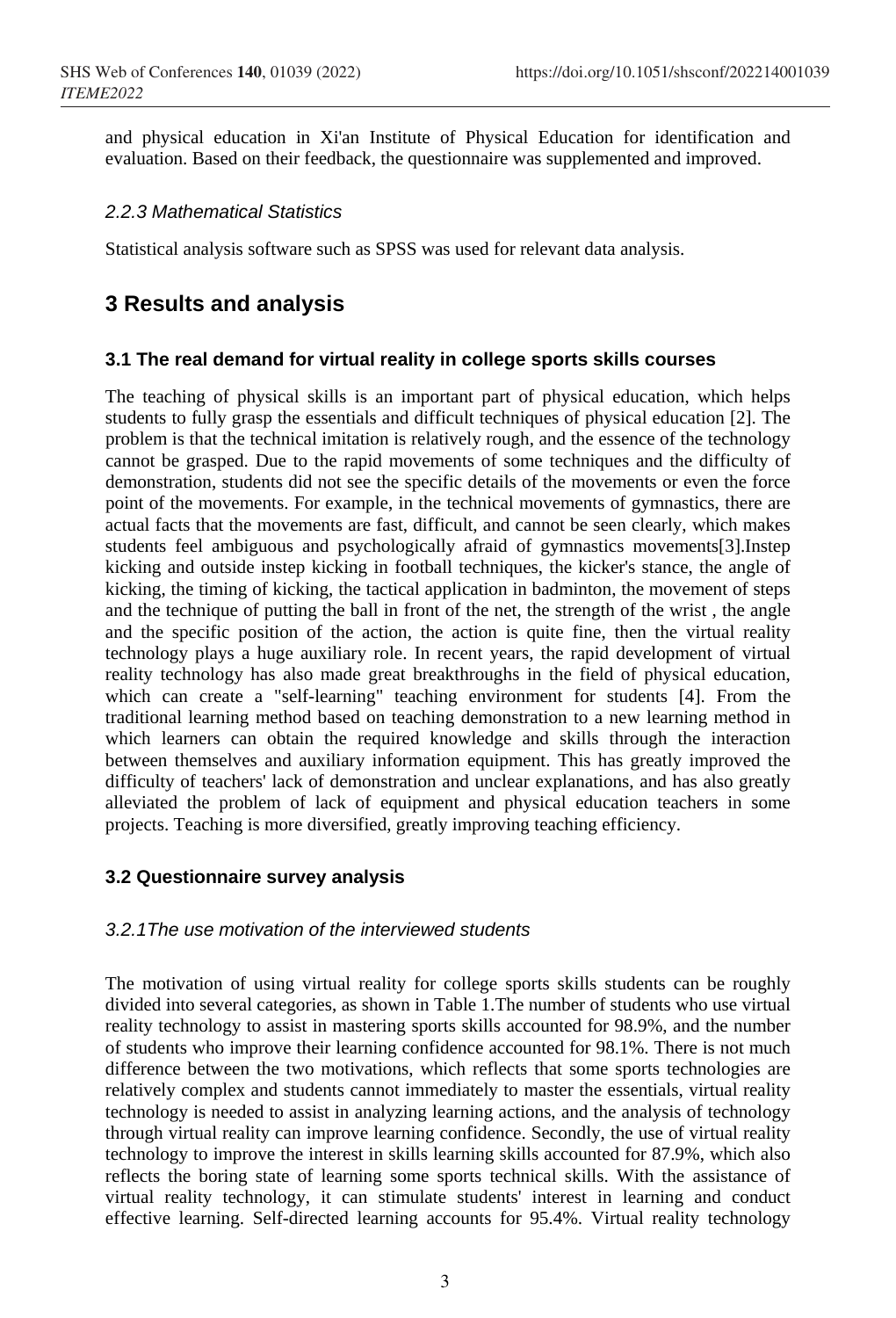simulates the real teaching environment, and simulates students' classrooms through action explanation and voice interaction. Students can learn independently, and this kind of learning ideology is high. The proportion of entertainment is only 2.2%. It can be seen that there are not many people who use virtual reality technology for pure entertainment. They are all to facilitate the rapid learning of sports skills.

| <b>Motivation to use</b>            | number of people | <b>Proportion/%</b> |
|-------------------------------------|------------------|---------------------|
| Assist in mastering physical skills | 731              | 98.9                |
| Increase interest in study skills   | 650              | 87.9                |
| Improve learning confidence         | 725              | 98.1                |
| Self-learning                       | 705              | 95.4                |
| entertainment                       |                  | つつ                  |

**Table 1.** Motivation of college students using virtual reality skills.

# *3.2.2 Analysis of learners' experience of using virtual reality technology*

After college students use virtual reality equipment to assist in learning physical skills teaching, they have a deep feeling. It can be clearly seen from the survey data of users' interviews that learners have a very high evaluation of the role of virtual reality interactive equipment, and the data is uniform at 95%. The above is enough to show that college students are very willing to accept the help of new technologies. Virtual reality technology can help students effectively improve their ability to learn skills, as shown in Table 2, among which 97.6% are good interaction effects, 95.4% are accurate action simulation, 97.3% are refined action decomposition, 96.5% are excellent performance, and 96.5% are physical detection indicators. The outstanding performance occupies 96.8%, and the deep learning ability improvement occupies 95.8%, which basically achieves the ideal effect of learning user-assisted learning.

| <b>Action analysis</b>                       | Number of people | <b>Proportion/%</b> |
|----------------------------------------------|------------------|---------------------|
| good interaction                             | 721              | 97.6                |
| Accurate action simulation                   | 705              | 95.4                |
| Action decomposition and<br>refinement       | 719              | 97.3                |
| Excellent performance                        | 713              | 96.5                |
| Body detection indicators are<br>outstanding | 715              | 96.8                |
| Deep learning capabilities<br>improved       | 708              | 95.8                |

**Table 2.** Analysis of the effect of respondents on the real experience of virtual reality technology.

### *3.2.3 Expected situation of college students using virtual reality technology projects*

According to the questionnaire survey, the categories of projects that college students feel the need to use virtual reality technology are shown in Table 3.Gymnastics has the highest proportion, accounting for 98.1%, followed by sports dance, accounting for 95.5%. These two are relatively difficult skills in the classification of sports, followed by tennis. 94.5%, boxing accounts for 92.4%, tennis moves are slow to learn, and it is relatively difficult to learn, boxing ground fights, locking movements are ever-changing, complex and changeable, and need the assistance of virtual reality technology. Next is the shooting category, which accounts for 87.4%, and the badminton category, which accounts for 85.8%. Shooting techniques, essentials of action, angle of force, and psychological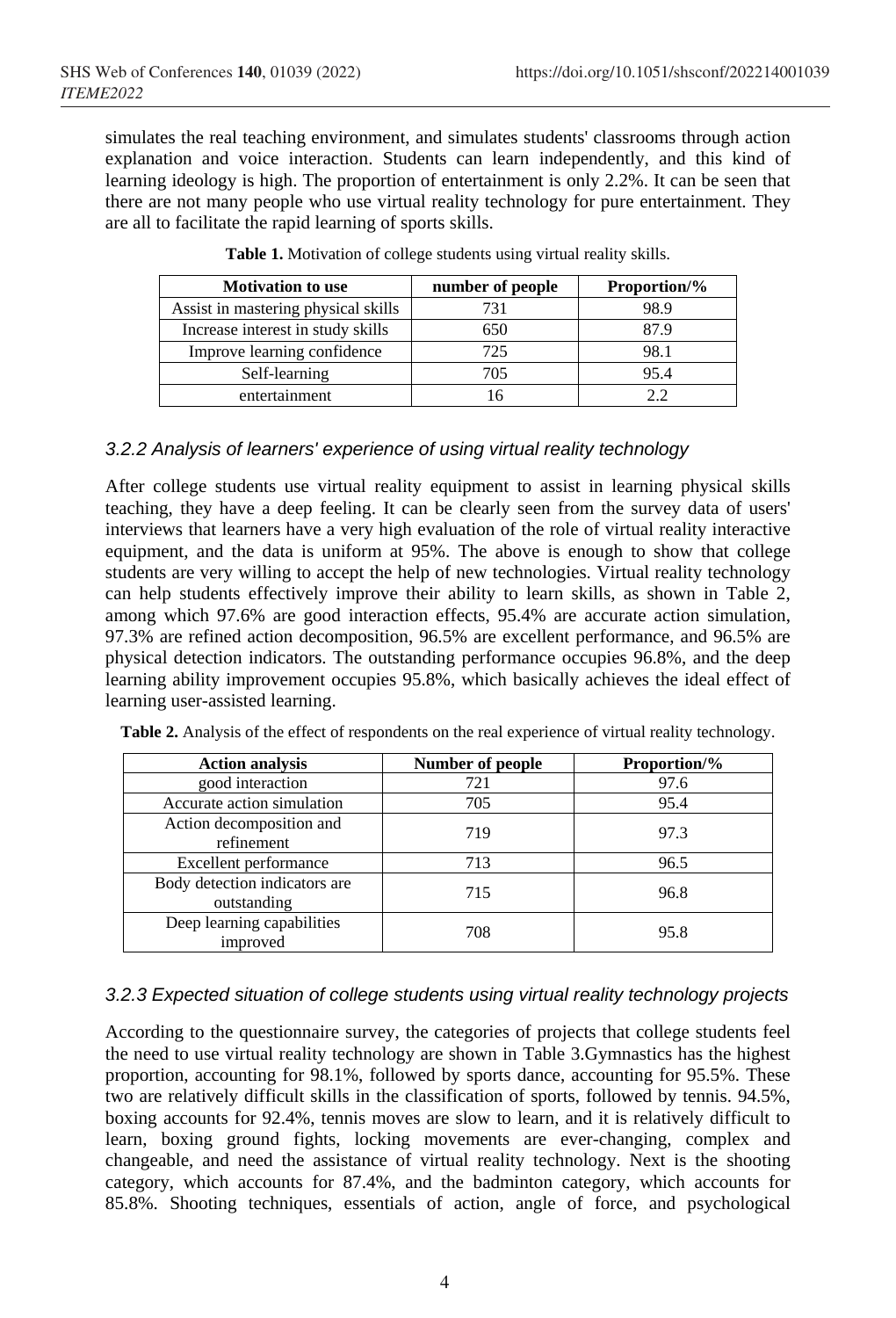adjustment all require patient learning and assistance, and badminton's movement, angle, and techniques also require fine-tuning learning and adjustment. Football accounts for 80.1% and basketball accounts for 78.5%. There is little difference between these two. In the end, table tennis accounts for 75.9%, which is related to China's national conditions. Actions are more profound.

| Category          | Number of people | Proportion/% |
|-------------------|------------------|--------------|
| Gymnastics        | 725              | 98.1         |
| Sport dancing     | 706              | 95.5         |
| <b>Basketball</b> | 580              | 78.5         |
| Football          | 592              | 80.1         |
| <b>Badminton</b>  | 634              | 85.8         |
| Tennis            | 698              | 94.5         |
| Pingpong          | 561              | 75.9         |
| Shooting class    | 646              | 87.4         |
| Boxing            | 683              | 92.4         |

**Table 3.** Psychological expectations of sports events using virtual reality technology.

# **2.3 Challenges of virtual reality technology in the teaching of physical education skills in colleges and universities**

At this stage, the introduction of virtual reality technology in college sports skills courses has achieved certain results, but on the whole, there are still many problems to be solved in the integration of virtual reality technology and sports technology [5].

#### *2.3.1 Insufficient virtual reality technology equipment*

Virtual reality technology relies on computer equipment and auxiliary equipment to exist, and requires a lot of investment, equipment and technology [6]. On the whole, investing a lot of money to buy expensive virtual reality technology equipment is expensive, leaving a lot of pressure on colleges and universities, especially the virtual reality technology equipment allocated to sports is even more pitiful, and there is no guarantee that everyone will get the equipment. , making some students unable to obtain teaching aids effectively and unable to understand the essence of sports technical movements in time.

#### *2.3.2 The transition between virtual reality technology and traditional teaching mode is difficult*

The teaching of physical skills has always been taught in the traditional mode. The introduction of virtual reality technology in physical education in colleges and universities is still relatively avant-garde [7]. It allows students to experience the complete method of technology in a realistic environment, carefully observe the key points and difficulties of technology, and stimulate students to practice. However, due to the influence of many factors, the use of virtual reality technology as an auxiliary link in skills teaching in an imperfect virtual teaching environment cannot be applied on a large scale, nor can it replace the traditional teaching by teachers. In the process of collision between real technology and traditional physical education teaching mode, we should find an effective integration point of the two to better create a perfect virtual reality learning operation platform for students, so that students can truly appreciate the charm of science and technology and experience it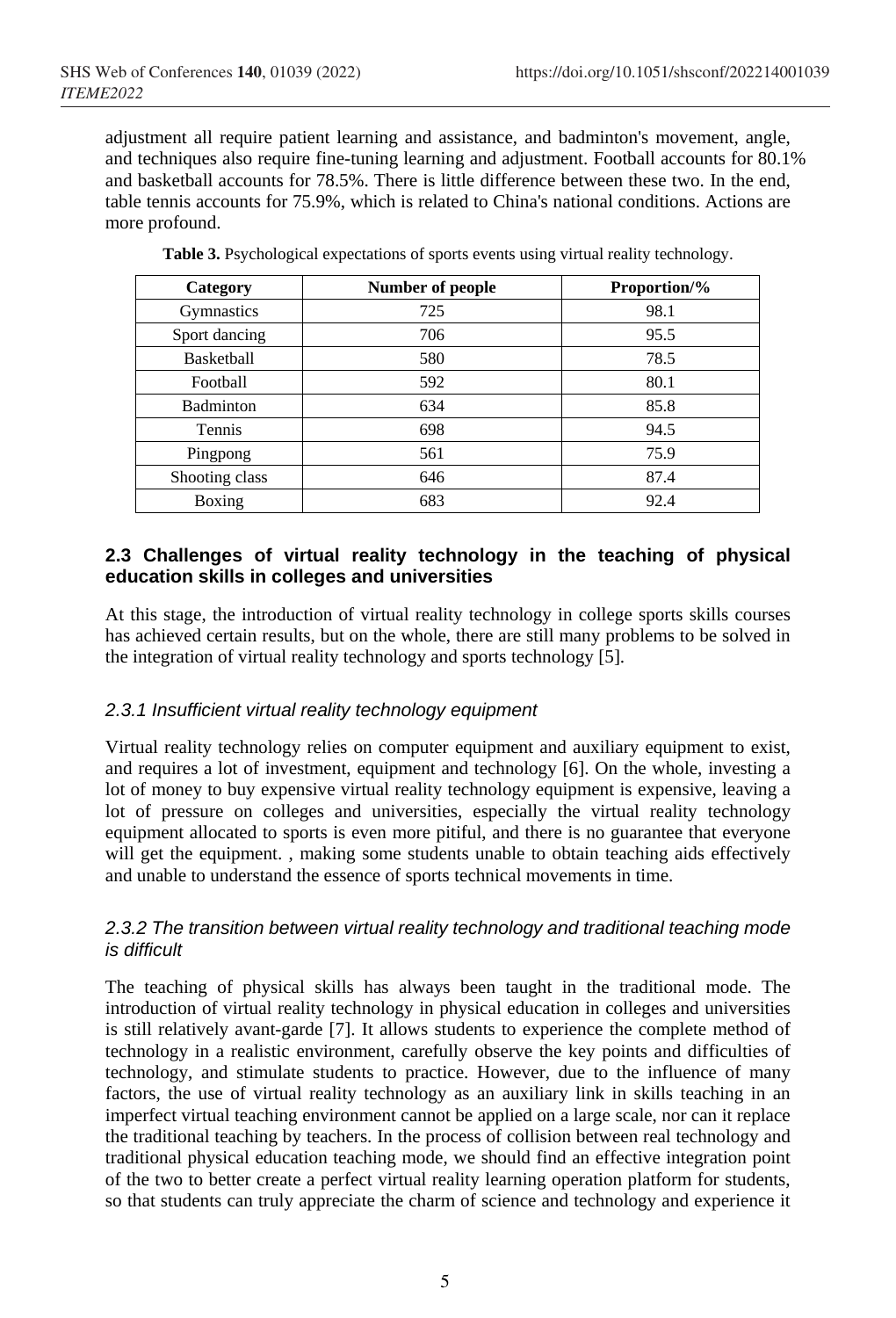personally. To the authenticity of virtual reality, better improve the ability of sports practice.

#### *2.3.3 Lack of talents in sports using virtual reality technology*

Although virtual reality technology has been around for decades, its application in higher education is still short, and the requirements for the users of virtual reality technology are very high. At present, the physical education teachers in colleges and universities are familiar with the practical operation of physical education in their majors, but they are at a loss for virtual reality technology and cannot well integrate virtual reality technology into the existing physical education technology teaching. However, developers with proficient virtual reality technology cannot develop and design a virtual reality practical operating environment suitable for students according to the characteristics of colleges and universities and the needs of students, but they do not have physical skills, let alone add technical teaching experience to virtual reality [8]. It seriously hinders the implementation of virtual reality technology in physical education in colleges and universities.

#### **2.4 Strategies to improve the use of virtual reality in physical skills courses in colleges and universities**

(i) The reform of colleges and universities requires the cooperation of various departments, continuously exerting the strength of the school and society, increasing capital investment, purchasing advanced virtual reality technology equipment, and creating a perfect virtual reality technology practice teaching platform for students.

(ii) Change the concept, actively explore new technologies with the attitude of scientific development, establish a high-reduction virtual practice environment for students, and realize the deep integration of virtual reality technology and traditional physical education teaching mode.

(iii) Improve the construction of virtual reality technology teachers in colleges and universities. Teachers should establish a correct educational concept, actively face new technologies, and on the premise of updating their professional knowledge, arm themselves with virtual reality technology to make themselves more combat effective, so as to better serve students.

# **3 Conclusion**

(i)Virtual reality technology has considerable advantages in physical skills courses in colleges and universities. It is known from the survey that 98.9% of students really need the auxiliary functions of virtual reality technology, and 98.1% of students believe that virtual reality technology can improve the confidence in learning physical skills. 87.9 % of students believe that virtual reality technology can improve learning interest. 95.4% of the students believe that the use of virtual reality technology can carry out independent learning.

(ii)Most students believe that gymnastics, sports dance, tennis, and boxing need the help of virtual reality technology, accounting for 98.1%, 95.5%, 94.5%, and 92.4%, respectively, accounting for more than 90%.

(iii)Physical education students in colleges and universities have a deep understanding of the use of virtual reality, and have high evaluations on indicators such as human-computer interaction effects, accurate movement simulation, refined movement